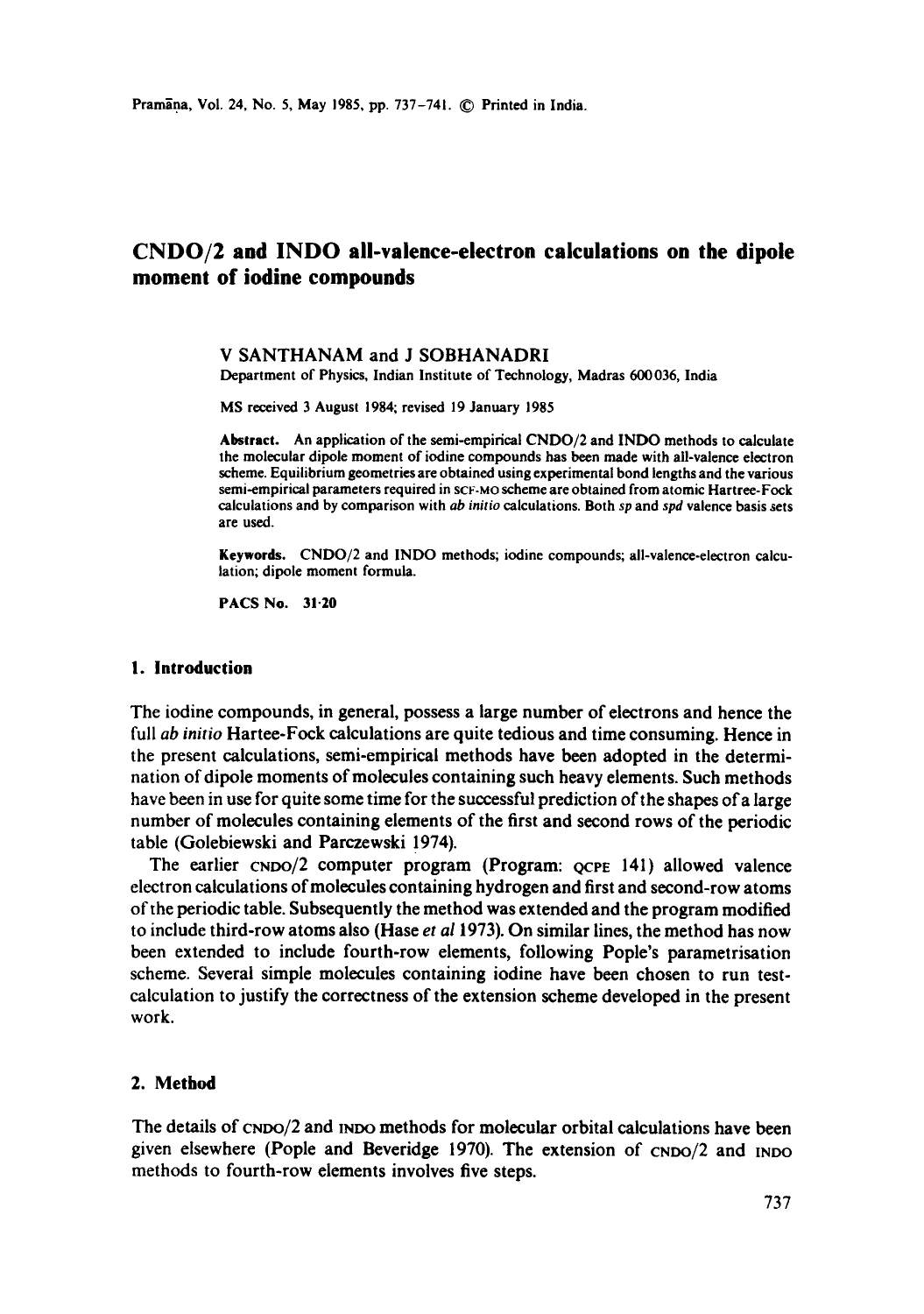### 738 *V Santhanam and J Sobhanadri*

## *2.1 Choice of the basis ao's for iodine*

Valence basis sets, which comprised of just those orbitals of the valence shell of each atom in the molecule, are used in all our calculations. As for the preceding row elements, Slater-type orbitals (sro) are used for all atomic orbitals in the valence basis set. Since Slater rules are not true for cases with the principal quantum number,  $n > 3$ , the orbital exponent  $\zeta$  is chosen as the arithmetic mean of  $\zeta_s$  and  $\zeta_p$  (Clementi and Raimondi 1963; Clementi *et al* 1967). The same orbital exponent is used for 5s, 5p and 5d atomic orbitals of iodine. Its numerical value is 2.5015 (Galasso 1974).

### 2.2 *Evaluation of overlap integrals and coulomb integrals*

The earlier CNDO/2 version provides for the evaluation of overlap and repulsion integrals involving AO'S of fourth-row atoms. Accordingly several new expansion coefficients have been carefully determined and added to the program listing for evaluating many such integrals involving AO'S of iodine.

### 2.3 *Choice of orbital electronegativities*

The electronegativity of any valence orbital  $\phi_{\mu}$  is given by  $\frac{1}{2}(A_{\mu} + I_{\mu})$  where  $A_{\mu}$  is the electron affinity and  $I_{\mu}$ , the ionization potential for the atomic orbital  $\phi_{\mu}$ . The orbital electronegativities required for calculating local core matrix elements are determined by a method described elsewhere (Pople and Segal 1966; Hinze and Jaffe 1963). For iodine, they are 17.704 eV for the 5s orbital and 6-423 eV for the 5p orbital (Galasso 1974). Values for 5d orbitals are assumed to be zero (Santry 1968).

# 2.4 Choice of bonding parameter  $\beta_{AB}^0$  and Slater-Condon parameters G<sup>1</sup> and F<sup>2</sup>

The bonding parameters  $\beta_{AB}^0$  are usually written in terms of atomic parameters  $\beta_A^0$  and  $\beta_{\rm B}^0$ . These atomic parameters for the first-row elements are taken from Pople and Segal (1965) while those for the other row atoms  $[X]$  have been determined from those of the corresponding first-row atoms [ Y] using the following recursion relation (Santry and Segal 1967),

$$
\beta_X^0 = \frac{\beta_Y^0 (U_{hs}^X + U_{hs}^X)}{(U_{2s}^X + U_{2p}^X)},
$$
\n(1)

where U is the appropriate local core matrix element. The  $\beta^0$  value for iodine, used in the present calculation is  $-17.81$  eV. The basic approximations involved in INDO and C~DO/2 methods are the same except that the INDO procedure takes care of the exchange terms by retaining monoatomic differential overlap while  $CNDO/2$  does not. These monoatomic differential terms are retained in the name of Slater-Condon parameters in the INDO method. In order that the theory is as close as possible to CNDO/2, the integral  $F^0$  (or  $\gamma_{AA}$ ), which is the average repulsion between any two electrons in a given atom  $A$ , is evaluated theoretically using Slater atomic orbitals, while the values for  $G<sup>1</sup>$  and  $F<sup>2</sup>$  are chosen semi-empirically. The theoretical values, adopted in the present calculation, for iodine are  $G^1 = 7.1057$  eV;  $F^2 = 5.2354$  eV (Deb and Coulson 1971). For the other lower group elements, such as fluorine, carbon, etc the values given by Pople and Beveridge (1970) have been used.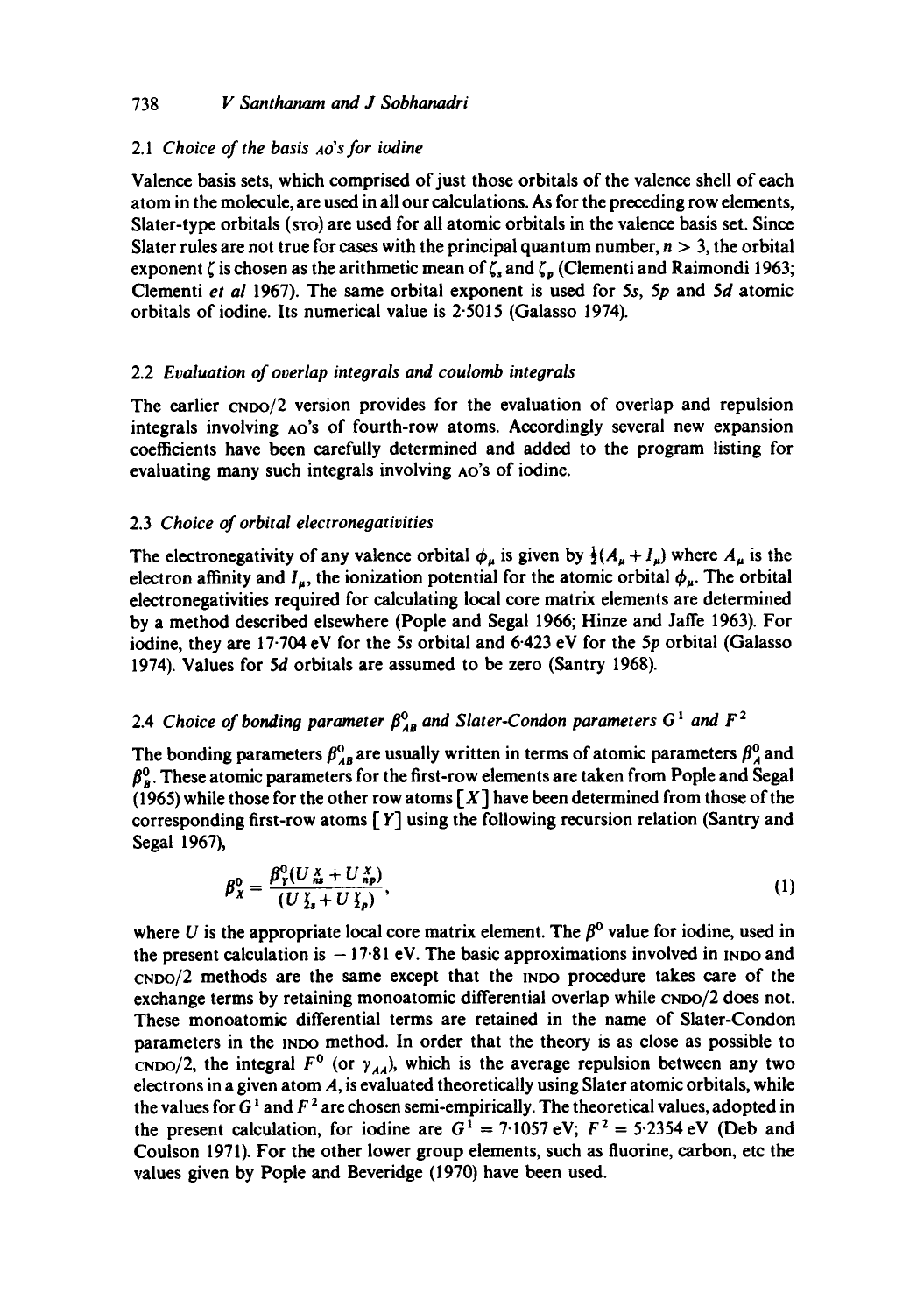## 2.5 *Derivation of the formula for calculation of dipole moment of molecules containino iodine*

Basically there are three contributions to the molecular dipole moment (Pople and Beveridge 1970).  $\mu_{\text{charge}}$  is the contribution due to the net atomic charges on the atoms of the molecule;  $\mu_{sp}$  is the *sp* atomic polarization which arises because of the mixing of s and p atomic orbitals;  $\mu_{pd}$  is again the atomic polarization resulting from the mixing of **p and d** atomic orbitals. The x-component of net atomic charge contribution, namely  $\mu_{\text{charge}} (x)$  is given by

$$
\mu_{\text{charge}}(x) = 2.5416 \left[ \sum_{A} Q_{A} x_{A} \right] \text{Debyes},\tag{2}
$$

where 2.5416 is a multiplicative constant to be used when we go over to the Debye unit from the atomic unit of the dipole moment. Similar expressions can be written for other components. The contribution from atomic polarization due to the mixing of  $s$  and  $p$ orbitals is

$$
\mu_{sp}(x) = -\sum_{A} P_{s(A), p_{x}(A)} \int \phi_{s(A)} x \phi_{px(A)} d\tau,
$$
\n(3)

where  $\int \phi_{s(A)} \times \phi_{px(A)} d\tau$  is the one centre matrix element of x-component of  $\hat{r}$ , the position operator in Slater basis, the values of which are given elsewhere (McGlynn et *al*  1972). The typical component of the sp contribution to the dipole moment now becomes,

$$
\mu_{sp}(x) = -2.5416 \sum_{A} \left[ 3\zeta_{A}^{-1} P_{5s(A), 5p_{x}(A)} \right] \text{Debyes}
$$
 (4)

and similar expressions can be obtained for y and z-components.

Similarly the components of the atomic polarization contribution to the dipole moment resulting from the mixing of  $p$  and  $d$  orbitals are

$$
\mu_{pd}(x) = -2.5416 \sum_{A} \frac{9}{\sqrt{5}} \zeta_{A}^{-1} \Bigg[ P_{5p_{x}(A), 5d_{x^{2}-y^{2}}(A)} + P_{5p_{y}(A), 5d_{xy}(A)} + P_{5p_{y}(A), 5d_{xy}(A)} - \frac{1}{\sqrt{3}} P_{5p_{x}(A), 5d_{x^{2}}(A)} \Bigg]
$$
  
\n
$$
\mu_{pd}(y) = -2.5416 \sum_{A} \frac{9}{\sqrt{5}} \zeta_{A}^{-1} \Bigg[ P_{5p_{x}(A), 5d_{xy}(A)} + P_{5p_{x}(A), 5d_{yx}(A)} - P_{5p_{y}(A), 5d_{x^{2}-y^{2}}(A)} - \frac{1}{\sqrt{3}} P_{5p_{y}(A), 5d_{x^{2}}(A)} \Bigg]
$$
  
\n
$$
\mu_{pd}(z) = -2.5416 \sum_{A} \frac{9}{\sqrt{5}} \zeta_{A}^{-1} \Bigg[ P_{5p_{x}(A), 5d_{xx}(A)} + P_{5p_{y}(A), 5d_{yx}(A)} + \frac{2}{\sqrt{3}} P_{5p_{y}(A), 5d_{x^{2}}(A)} \Bigg].
$$
  
\n(5)

#### **3. Numerical results and discussion**

Results of the present mo calculations carried out at INDO and CNDO levels of approximation using both spd and sp basis sets are reproduced in table 1. In all the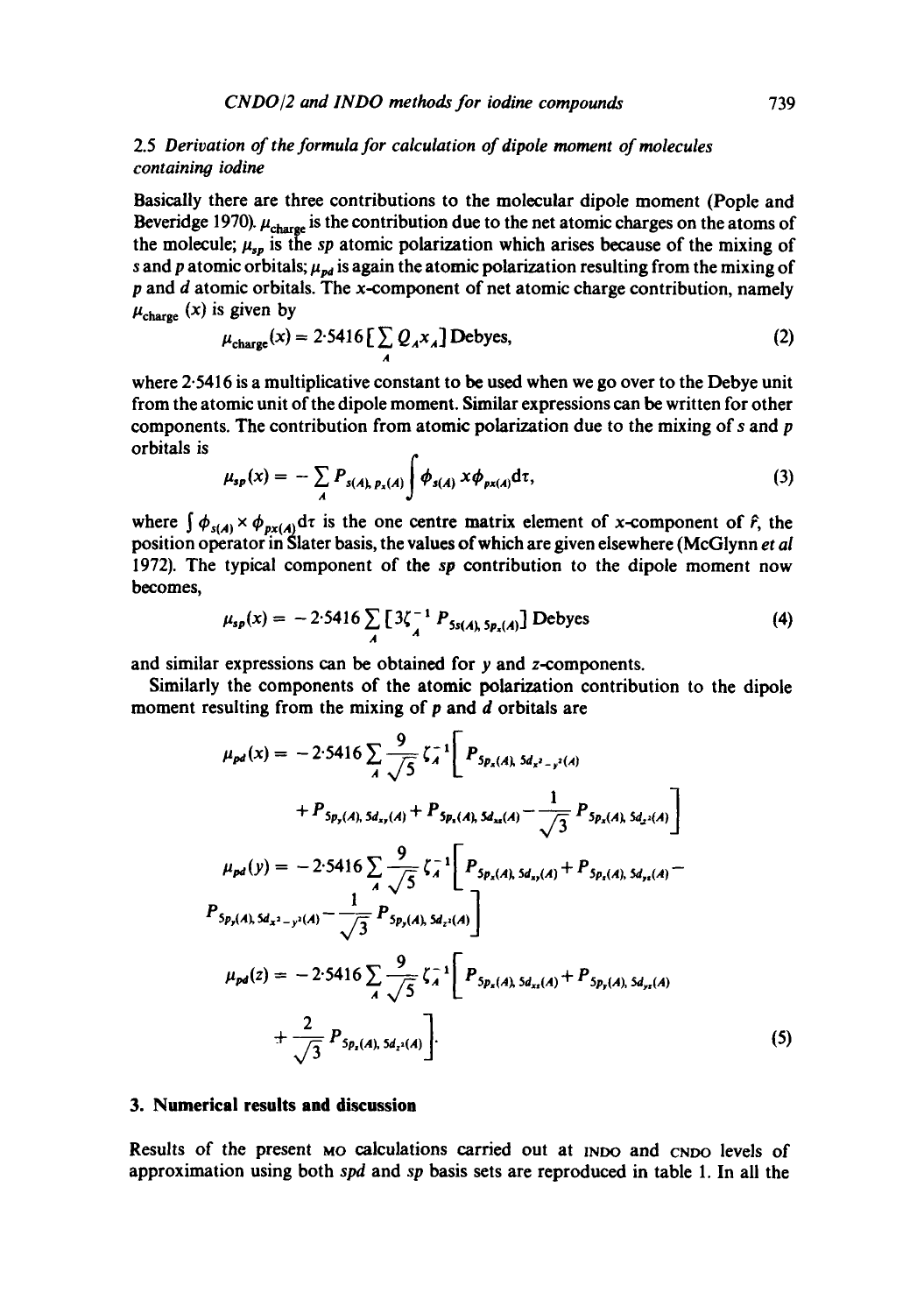|                                 | Calculated dipole moments $(\mu/Debye)$ |          |             |         |                                |
|---------------------------------|-----------------------------------------|----------|-------------|---------|--------------------------------|
| Compound                        | <b>INDO</b>                             |          | <b>CNDO</b> |         |                                |
|                                 | spd                                     | sp       | spd         | sp      | Experimental<br>$(\mu/Debye)$  |
| CF <sub>1</sub>                 | 1.81                                    | 0.47     | 2.28        | 0.674   | $10 + 01$                      |
| CH <sub>1</sub>                 | 0.26                                    | 1.25     | 0:05        | 0.96    | $1-64$                         |
| C <sub>2</sub> H <sub>3</sub> I | 0.18                                    | $1-47$   | 0.36        | $1-07$  | 1.27                           |
| C, H, I                         | 0.33                                    | $1 - 81$ | 0.23        | 1.36    | $163 - 1.95$                   |
| ICI                             | $-2.14$                                 | $-2.00$  | $-2.07$     | $-1.97$ | $0.5$ (gas)<br>$1.5$ (CCL)     |
| IF                              | $-3.57$                                 | $-2.39$  | $-3.67$     | $-2.28$ |                                |
| LI                              | 4.35                                    | 5.83     | 4.35        | 5.83    | $7.07 \pm 0.2$                 |
| HI                              | $-0.86$                                 | 0.83     | $-1.10$     | 0.60    | $0.38$ (gas)<br>0.58 (benzene) |

Table 1. Results of INDO and CNDO calculations with both *sp* and *spd* basis sets.

compounds selected for study, experimental geometries have been used (Sutton 1965). For comparison, the experimental values of the dipole moment (McClellan 1963) are also given along with the calculated results. In all the cases, the calculated and the experimental values of the dipole moment show poor correlation if the results of the calculation with *spd* basis set are taken for comparison. On the other hand, when the results with *sp* basis set are considered, the matching improves and in many cases, the calculated values fall close to the experimental values. Inclusion of d-orbitais in the valence basis set, should normally improve the accuracy of the calculation of molecular properties and many authors (Norby Svendsen and Stroyer-Hansen 1978; Teixiera and Mursell 1970; Teixeira and Sarre 1975; Facelli and Contreras 1980) have realized the need for explicit consideration of such polarization functions into the basis set for better prediction of molecular properties. But in the present calculations on iodine compounds, d-orbital inclusion has spoiled the calculation totally as far as the estimation of dipole moment is concerned. The reason might be that in the case of iodine compounds, mixing of 5p and 5d orbitals has very little significance owing to the large energy gap between them. If one could provide for the inclusion of orbitals between 5p and 5d orbitais and for the mixing of orbitals with different principal quantum numbers, we can expect better results at these levels of approximations. On the other hand, if we look at the energy values, the calculations with spd basis set lead to better stability than the calculations with *sp* basis set. Hence one can draw an important conclusion that the role of d-orbitals is to stabilize the molecule as a whole rather than to be an essential factor in determining the molecular shape. Since the molecular shape is not properly determined with spd basis set calculations, the molecular dipole moment, which is critically dependent on the correct distribution of charges, cannot be reproduced with a reasonable degree of accuracy.

Of all the diatomic molecules studied, iodo flourine contains fluorine which is by far the most electronegative of atoms, followed by chlorine occupying the second place, while iodine and carbon come third, having equal electronegativities. Since electronegativity of an atom in a molecule is its power to attract an electron to itself, the centre of gravity of the negative charge in a diatomic molecule will in principle be shifted towards